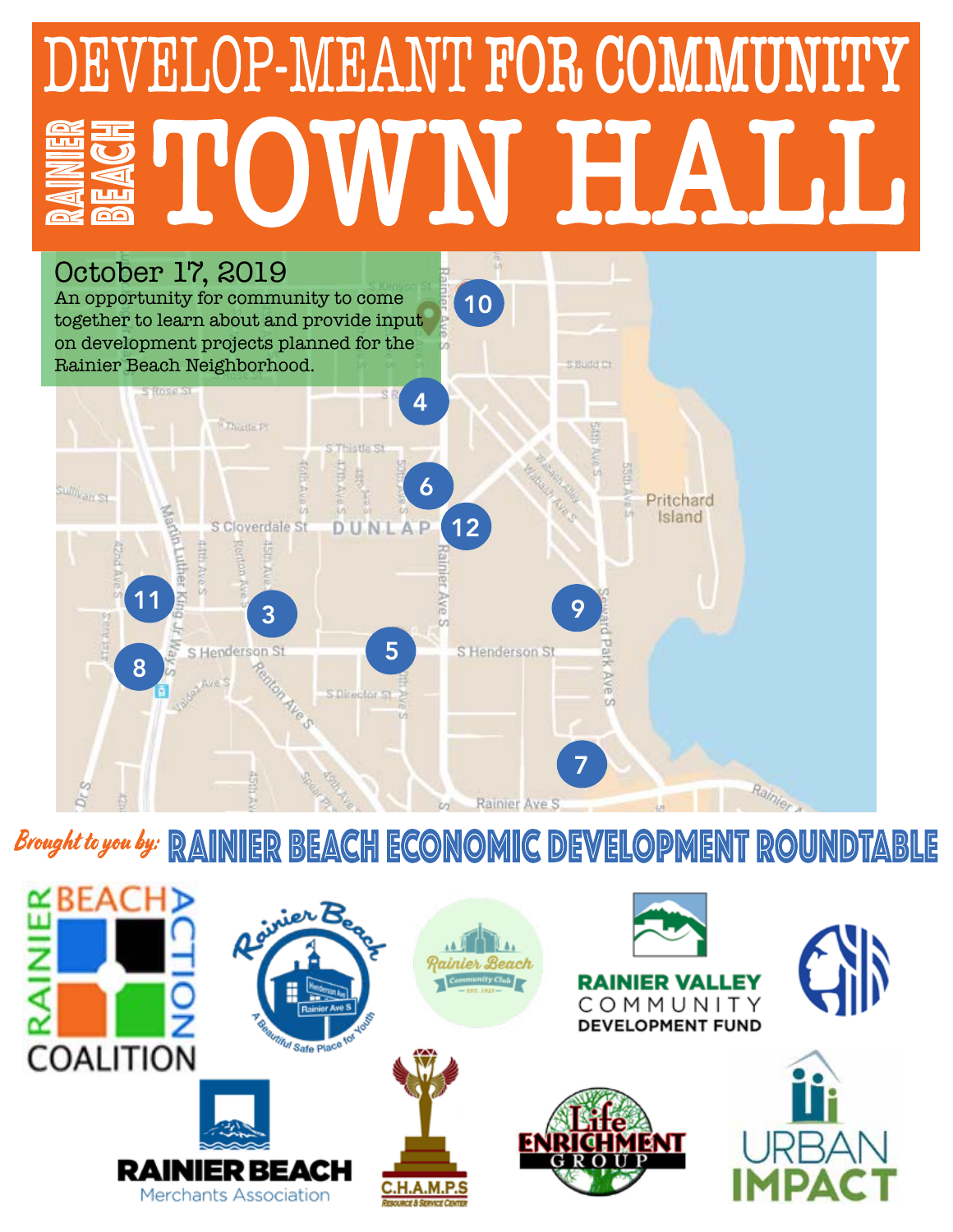# BRIGHTON II 6727 RAINIER AVE S



The Brighton II will be an updated, innovative version of The Brighton Apartments, the foundational 124-unit apartment complex for SSSF. It will encompass the Southeast corner of the campus (Holly and Rainier) consisting of a 100-unit apartment complex with street level retail space. Several building design options are under review that will optimize the residents' experience. The retail space will be developed to primarily focus on community and senior needs. It is already in the marketing stage with initial interest from a local coffee shop and a regional bank. A pharmacy, possibly a grocery store, and other community enhancing enterprises will be pursued for this space.

The new development will be a mix of housing that meets the multiple income levels of our diverse neighborhood with an emphasis on affordability. What sets this project apart is creating a village environment that will employ people to help make units affordable.

Community ownership is a strategic component of building The Brighton Campus. We are investigating the option that community members, both on campus and off, both seniors and members of their families, can become prime investors and lenders to the project. The plan is to develop a savings program encouraging families that have never or rarely saved or invested to build leverage for themselves and their family. The investment plan will provide a vehicle to achieve part ownership of the development and can become a long term wealth building tool for themselves and their families.

To learn more about this project or to provide feedback, please contact Curtis Brown at (206) 722-3922 or curtissssf@gmail.com.

There will be numerous opportunities to give feedback and partner in the coming year.

# **CONSTRUCTION** PLANNED FOR 2021

**COMMERCIAL** SPACE AVAILABLE ON THE GROUND FLOOR

> 1OO MIXED INCOME APARTMENT UNITS

> > USING A **COMMUNITY OWNERSHIP MODEL**

LEARN **MORE** 

CONTACT: Curtis Brown, Brighton Apartments (206) 722-3922 curtissssf@gmail.com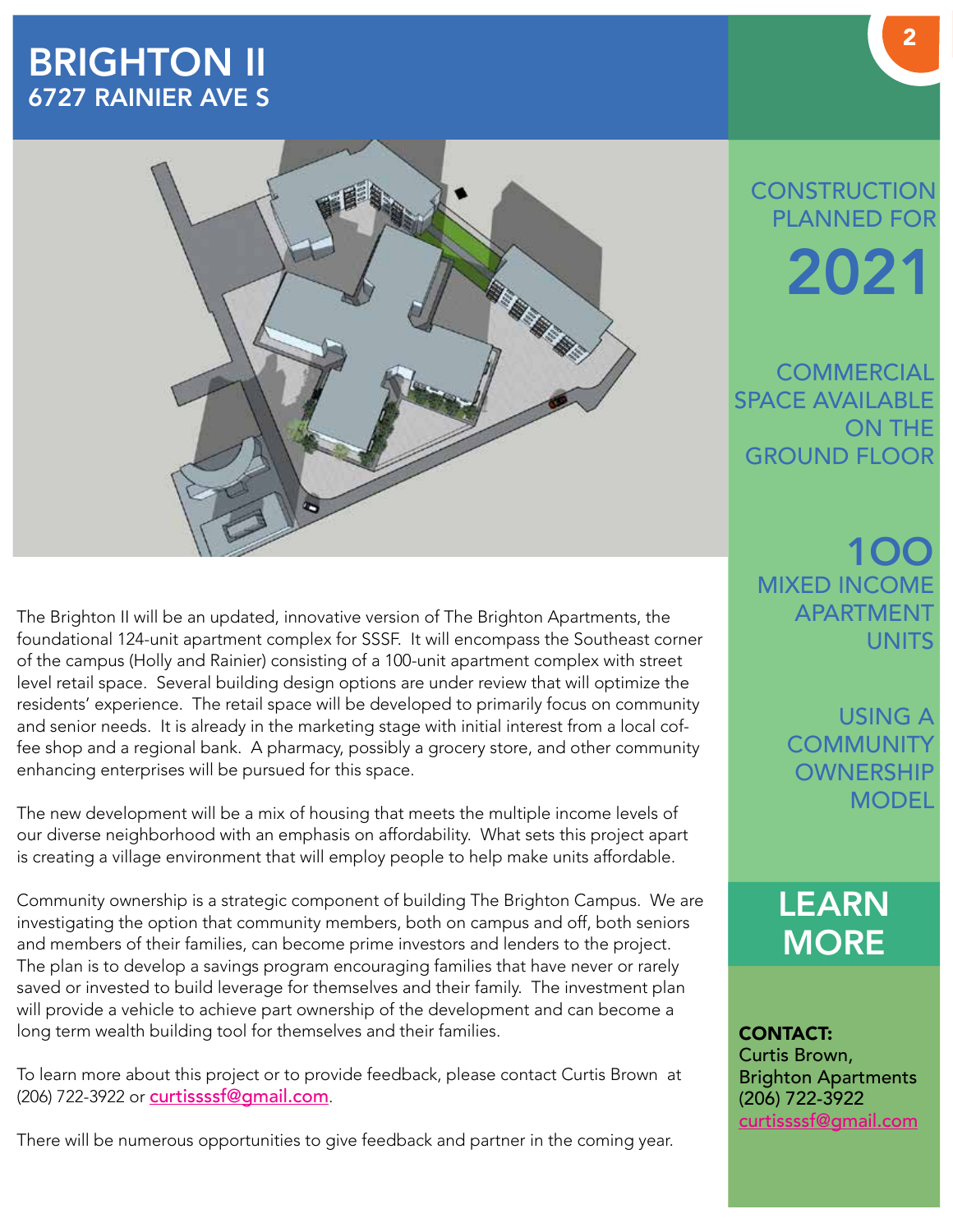

# PRESERVING AFFORDABLE FAMILY HOUSING IN SEATTLE'S RAINIER BEACH NEIGHBORHOOD

ELIZABETH THOMAS HOMES IN SEATTLE, WASHINGTON

#### **OWNER:**

Catholic Housing Services of Western Washington Equity Alliance of Washington - F.A.M.E.

**PROJECT SIZE:** 120 Units of affordable family housing

(12) Studios (35) 1 bedrooms (49) 2 bedrooms (24) 3 bedrooms

**PROJECT ADDRESS:** 4524 S. Henderson Street, Seattle, WA



In the midst of a citywide affordable housing crisis, Catholic Housing Services and Equity Alliance of Washington, in partnership with the Rainier Beach Action Coalition (RBAC), seek to develop a community-oriented project that includes affordable housing and commercial space. Research shows that Black families and other families of Color who qualify for affordable housing are larger than the county average, and particularly larger than white households who qualify for affordable housing. Elizabeth Thomas Homes will deliver muchneeded housing to working families at risk of displacement from Seattle, addressing the "missing middle" population, or those left with few housing options.

Elizabeth Thomas Homes will seek to preserve and grow the number of affordable family sized units so that Communities of Color can preserve their place in the Rainier Beach neighborhood. This development will be adjacent to the Rainier Beach light rail station, and will contain approximately 120 units of affordable housing serving about 500 residents, and target families between 50-80% of the area median income. Planned amenities will seek to elevate the health and well-being of its residents. Parking will cater to larger families, a ground floor plaza will elevate natural light, and ground floor retail spaces will likely be operated by service providers and community-oriented businesses.

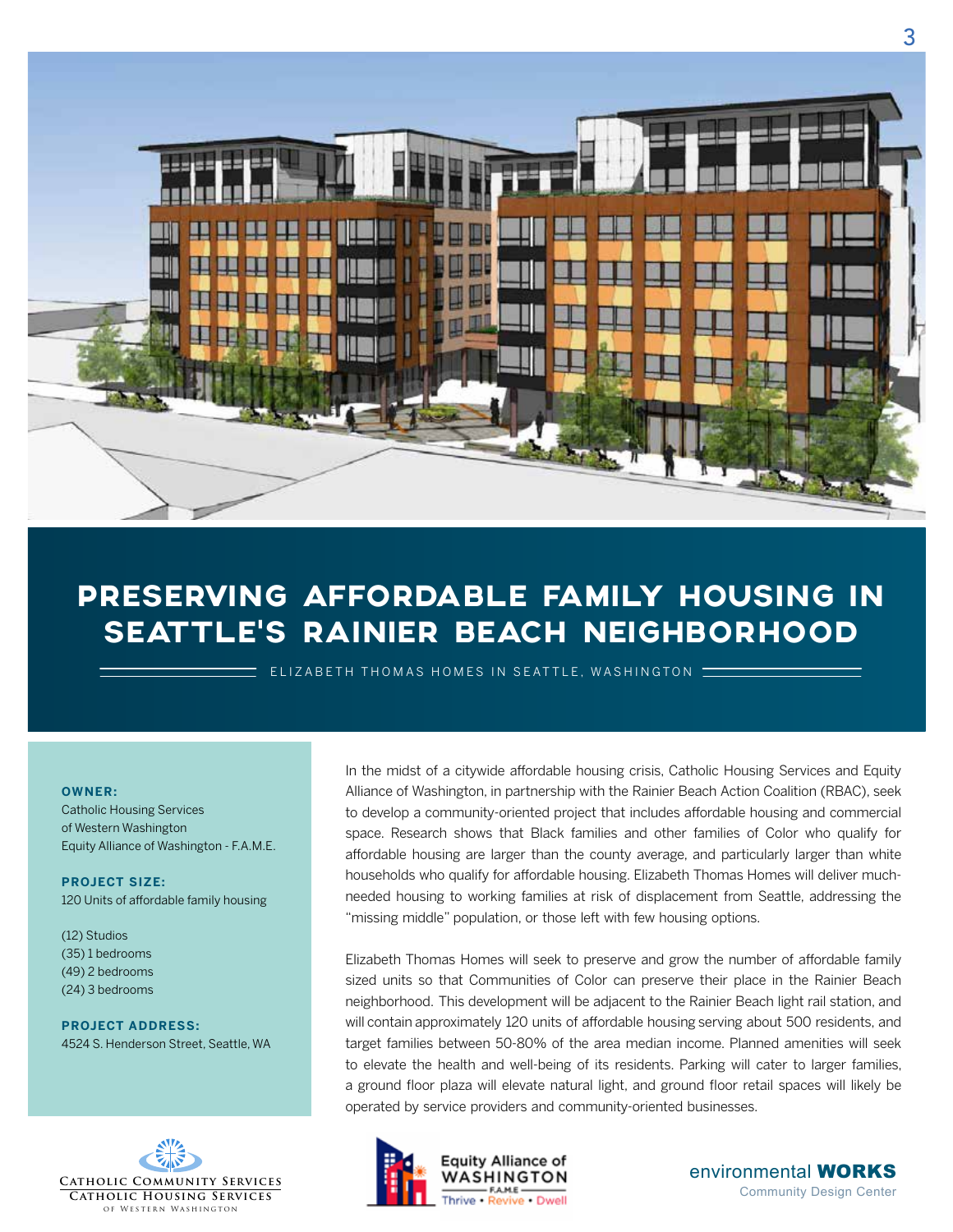# ETHIOPIAN VILLAGE 8323 RAINIER AVE S







Developer Name: Beacon Development Group, in partnership with the Ethiopian Commuity in Seattle (ECS)

**Type of Project:** Mixed-use development with 90 units of affordable senior housing on floors 2 - 5 and expansion of Ethiopian Community Center on the first floor. 86,500 square feet including existing community center building.

#### Timeline:

#### What is most exciting to you about this project?

The Ethiopian Village Project will serve low-income seniors from the south Seattle neighborhoods that are facing intense displacement pressure as housing costs rise in the Puget Sound region. This project will allow the Ethiopian Community Center to expand their reach to families and individuals from Ethiopia, the broader East African community, and the community at large. The facility will be a gathering place for groups large and small; a place to inspire community action and civic engagement; and a home to intergenerational support services for all ages.

#### Our community outreach about this project, so far has included:

Since June 2017, ECS has actively engaged members of the community by organizing design review meetings and workshops with residents. Additionally, ECS has provided regular project status updates through their monthly breakfast at the current building. They have also notified all community residents within 500 feet of the project through a multi-lingual mailer and completed early community outreach required by the Early Design Guidance process, including translation of materials in six languages.

# **CONSTRUCTION** PLANNED FOR **OCT** 2020

**EXPANSION** OF EXISTING **ETHIOPIAN COMMUNITY CENTER** 

90 AFFORDABLE SENIOR HOUSING UNITS

> 86,500 SQUARE FEET



CONTACT: Chris Moxon, Project Manager Beacon Hill Development (206) 204-1963 chrism@beacondevgroup.com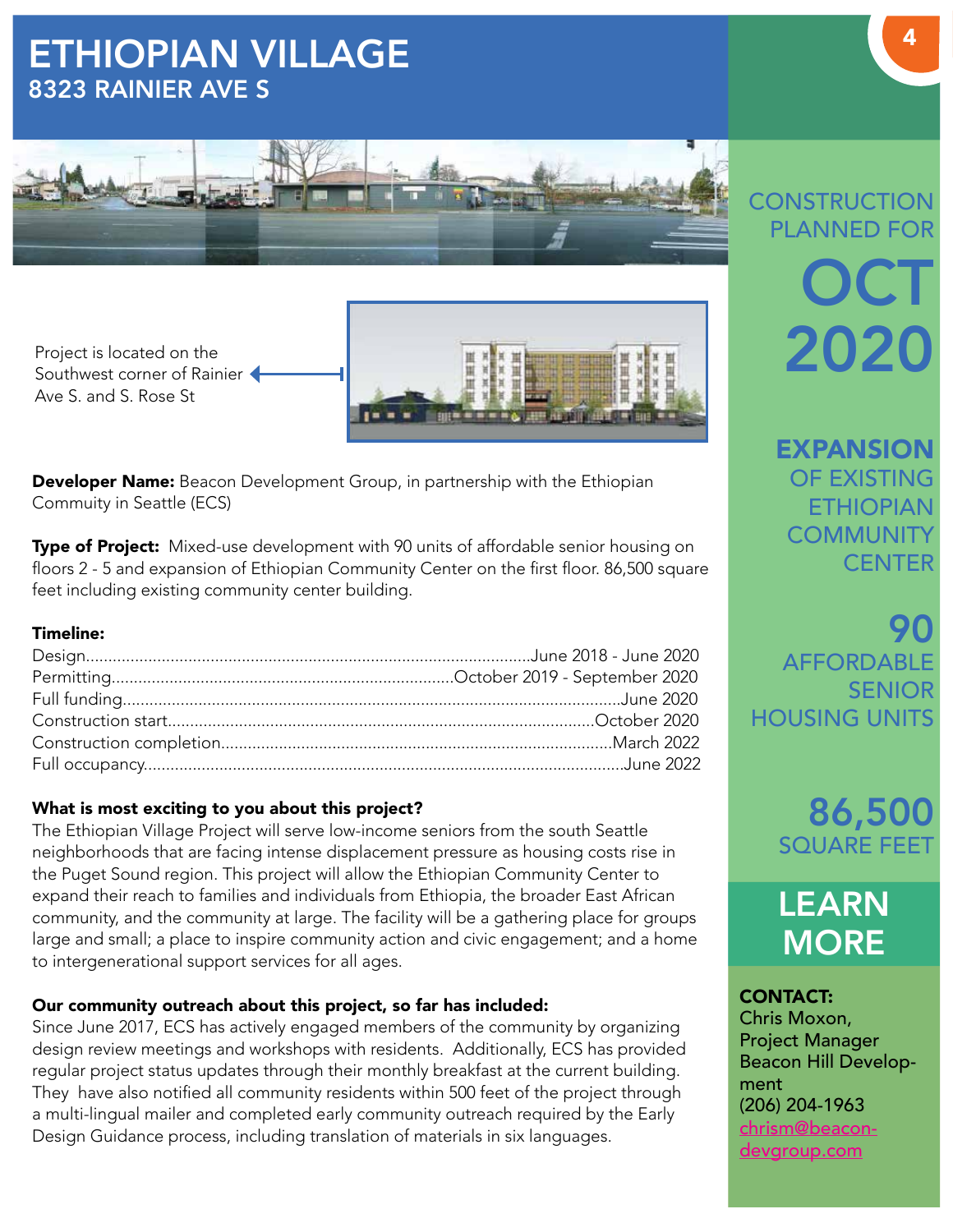# HENDERSON FAMILY HOUSING 4849 S. HENDERSON ST



**Developer Name:** Low Income Housing Institute (LIHI)

**Type of Project:** Henderson Family Housing will be an 88-unit, new construction, affordable workforce housing development serving individuals and families earning 50- 60% of the local area median income. The building will be a 69,770 SF transit-oriented development located on a 21,974 SF site in the Rainier Beach Residential Urban Village a 7-minute walk from the Rainier Beach Link light rail station. The project site was upzoned to NC3-55' as part of the City of Seattle's MHA rezoning program (was previously NC3-40').

**Unit Mix:** 88 units; 12 Studio; 40 1-BR; 33 2-BR; and 3 3-BR units.

#### Timeline:

| City of Seattle Office of Housing Application September 2021 |  |
|--------------------------------------------------------------|--|
|                                                              |  |
|                                                              |  |
|                                                              |  |

#### What is most exciting to you about this project?

LIHI is very excited to build 88 units of transit-oriented affordable workforce housing for families in the Rainier Beach neighborhood of Seattle, which is experiencing so much recent gentrification and displacement due to the local housing affordability crisis. LIHI's affordable housing developments use quality design to transform lives and build communities by providing safe and secure housing and shared spaces.

Funding Sources: TBD; Low Income Housing Tax Credit (LIHTC) Equity.

**CONSTRUCTION** PLANNED FOR 2023

**COMMERCIAL** SPACE AVAILABLE ON THE GROUND FLOOR

88 AFFORDABLE **WORKFORCE** HOUSING UNITS (50 - 60% AMI)

> 69,770 SQUARE FEET

LEARN **MORE** 

#### CONTACT: Steven Strickland, Real Estate Project Manager, Low Income Housing Institute (LIHI) (206) 957-8055 steven.strickland@lihi. org.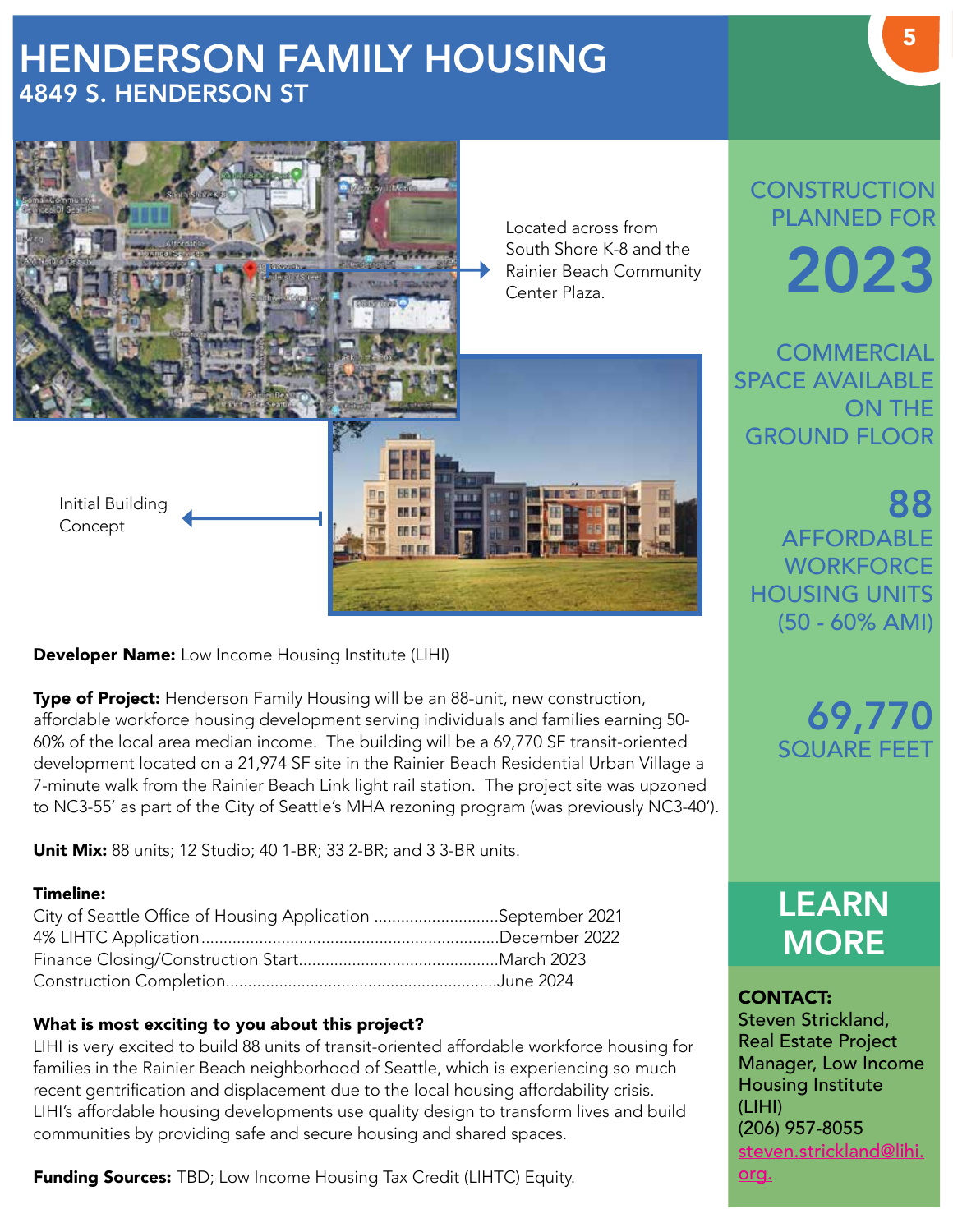# MEDHANE-ALEM EVANGELICAL CHURCH-BARNABAS MINISTRY 8445 RAINIER AVE S



*Northwest Corner of Rainier Ave S and S. Cloverdale St*

Developer Name: Unknown, will be in partnership with Medhane-Alem Evangelical Church-Barnabas Ministry

Type of Project: We are planning a mixed-use development on 18,000 square foot lotsize

Opportunity for first floor commercial or community benefit: We intend to use first floor for community services.

Timeline: Unknown

#### What is most exciting to you about this project?

It's a vision of Medhane-Alem Evangelical Church- Barnabas Ministry to help youth increase their academic achievement and commitment to education; acquire career skills and knowledge for employment and long-term career development; and adopt healthy lifestyles and habits and avoid risky behaviors.

We are very excited about this project because once it's completed, it is our mission to provide services to Medhane-Alem and neighboring communities such as:

- Individual and group counseling
- Case management
- Summer programs
- Gang prevention
- Homeless Prevention
- Mental health counselling

### Our community outreach about this project so far has included:

Through our community engagement process so far, we have learned new information and have been enlightened with additional perspectives.

# **CONSTRUCTION** PLANNED FOR TBD

# 18,000 SQUARE FOOT LOT TO DEVELOP

INTEREST IN PROVIDING **COMMUNITY** SERVICES ON GROUND FLOOR



## CONTACT:

Ethiopia Alemneh, Medhane-Alem Evangelical Church Tel: (206) 720-0181 Fax: (206) 760-6299 ethiopy2000@hotmail.com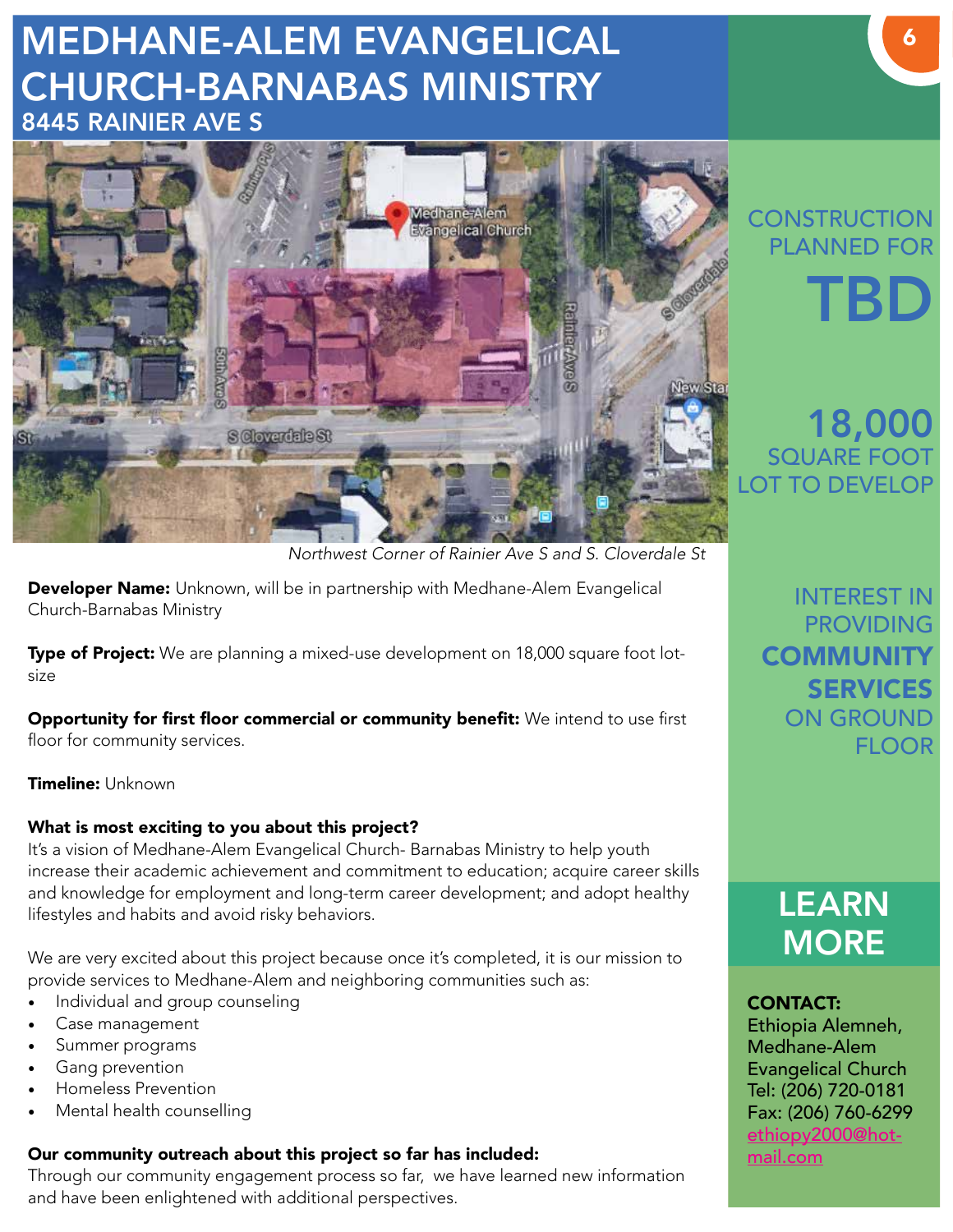# POLARIS AT RAINIER BEACH 9400 RAINIER AVE S



the McDonalds in Rainier Beach.

#### Developer Name: Inland Group

**Type of Project:** Mixed use offering 5,300 square feet of ground level commercial space and 306 affordable housing units (affordable at 60% Area Median Income). Overall square footage of project: 355,244, Including one full level of parking garage.

Opportunity for first floor commercial or community benefit: 5,300 square feet Is currently under Letter of Intent to Northwest Black Pioneers for an Early Childhood Development Center and for a Youth Mentoring Program, to best serve residents of the community and surrounding neighborhood.

**Timeline:** Demolition of restaurant building to begin by Oct 2019, construction duration expected to be approximately 2 years.

#### What is most exciting to you about this project?

We're most excited about adding affordable housing units to the Seattle Metro Area for the workforce that are so badly needed. Also very happy to have the commercial space partner, both a local business and a neighborhood service organization rolled Into one.

#### Our community outreach about this project has included:

- Mailing to addresses within 500' for two separate neighborhood meetings
- Electronic outreach to neighborhood community organizations
- Posting on area blogs and websites, Including Seattle DON website
- All notice translated to four (4) languages
- Presenting to the Rainier Beach Economic Development Roundtable

# **CONSTRUCTION** PLANNED FOR **OCT** 2019

5300 SQUARE FEET **COMMERCIAL SPACE** 

306 MIXED-USE AFFORDABLE **WORKFORCF** HOUSING UNITS (60% AMI)

355,244 SQUARE FEET LEARN **MORE** 

CONTACT: Keith James, Real-Estate Developer, Inland Properties (509) 321-3218 keithj@inlandconstruction.com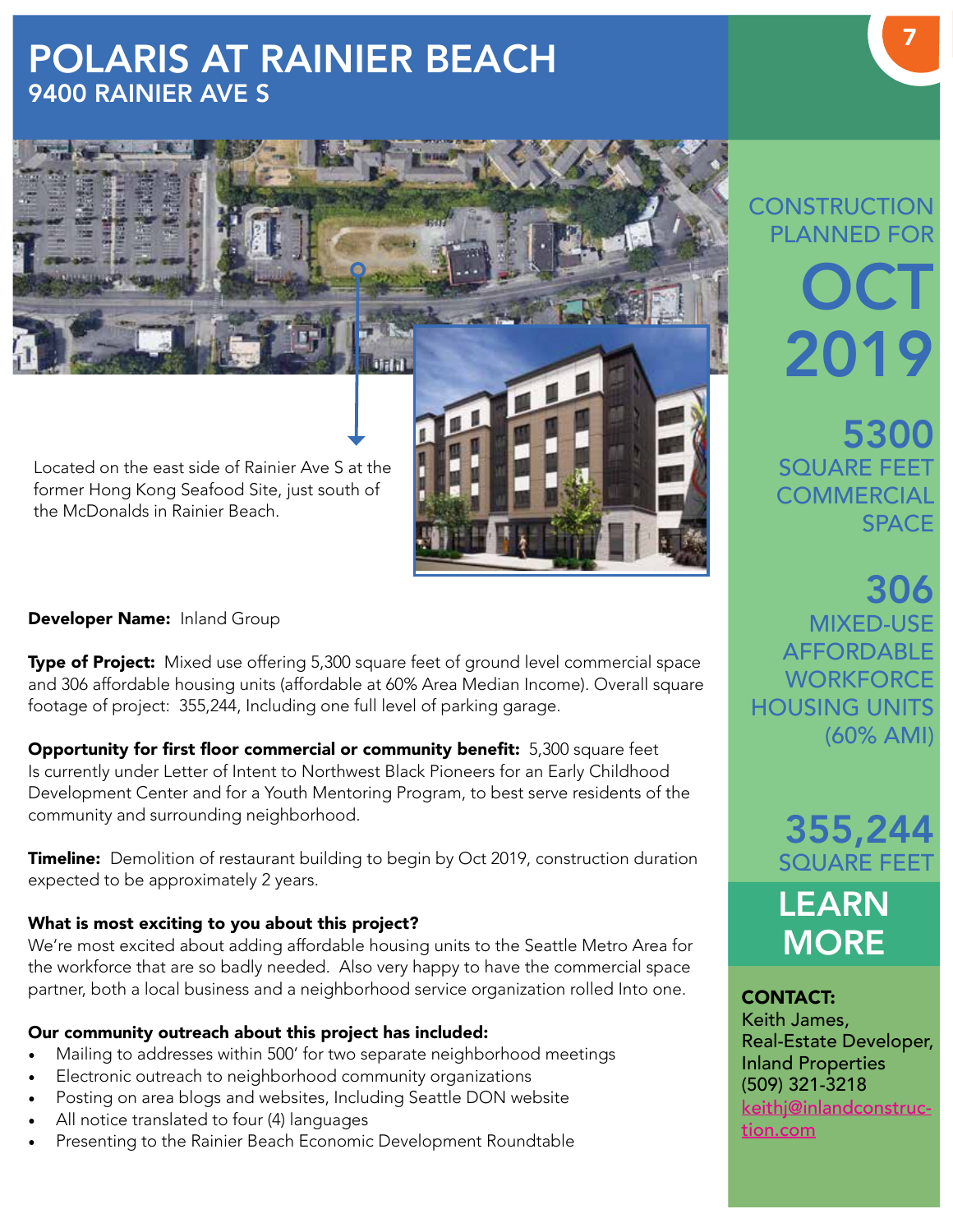# RAINIER BEACH FOOD INNOVATION CENTER 9059 MARTIN LUTHER KING JR WAY S



Developer Name: Mt. Baker Housing, in partnership with Rainier Beach Action Coalition (RBAC)

Type of Project: Mixed-Use project on a 30,000 square foot lot-size that will include firstfloor community benefit services and housing

Opportunity for first floor commercial or community benefit: This a multi-purpose facility will combines commercial kitchen facilities for training and production, classroom space, and supportive services in order to create a center that can bring together education, training, job creation, food production and community connection.

#### Timeline:

We are in the acquisition phase and scheduled to complete the project in the 4th quarter of 2024

#### What is most exciting to you about this project?

New businesses leading to development of a Food Innovation District, resident services, focus on improving community health through food centered programs, community gathering space, and opportunty to celebrate Rainier Beach's cultural diversity through food

#### Our community outreach about this project, so far has included:

The Food Innovation Center is a part of the 20 year Seattle Neighborhood Plan conducted in 2010; Since then, we have gathered input at Town Halls, listening sessions, and through partnership development and brainstorming sessions

# **CONSTRUCTION** PLANNED FOR 2024

**COMMERCIAL** SPACE AVAILABLE ON THE GROUND FLOOR

> MIXED-USE DEVELOPMENT

30,000 SQUARE FEET LOT TO BE DEVELOPED



CONTACT: David Sauvion/ Amanda Lopez-Castanon, Rainier Beach Action **Coalition** (206) 512-0043 amanda@rbactioncoalition.org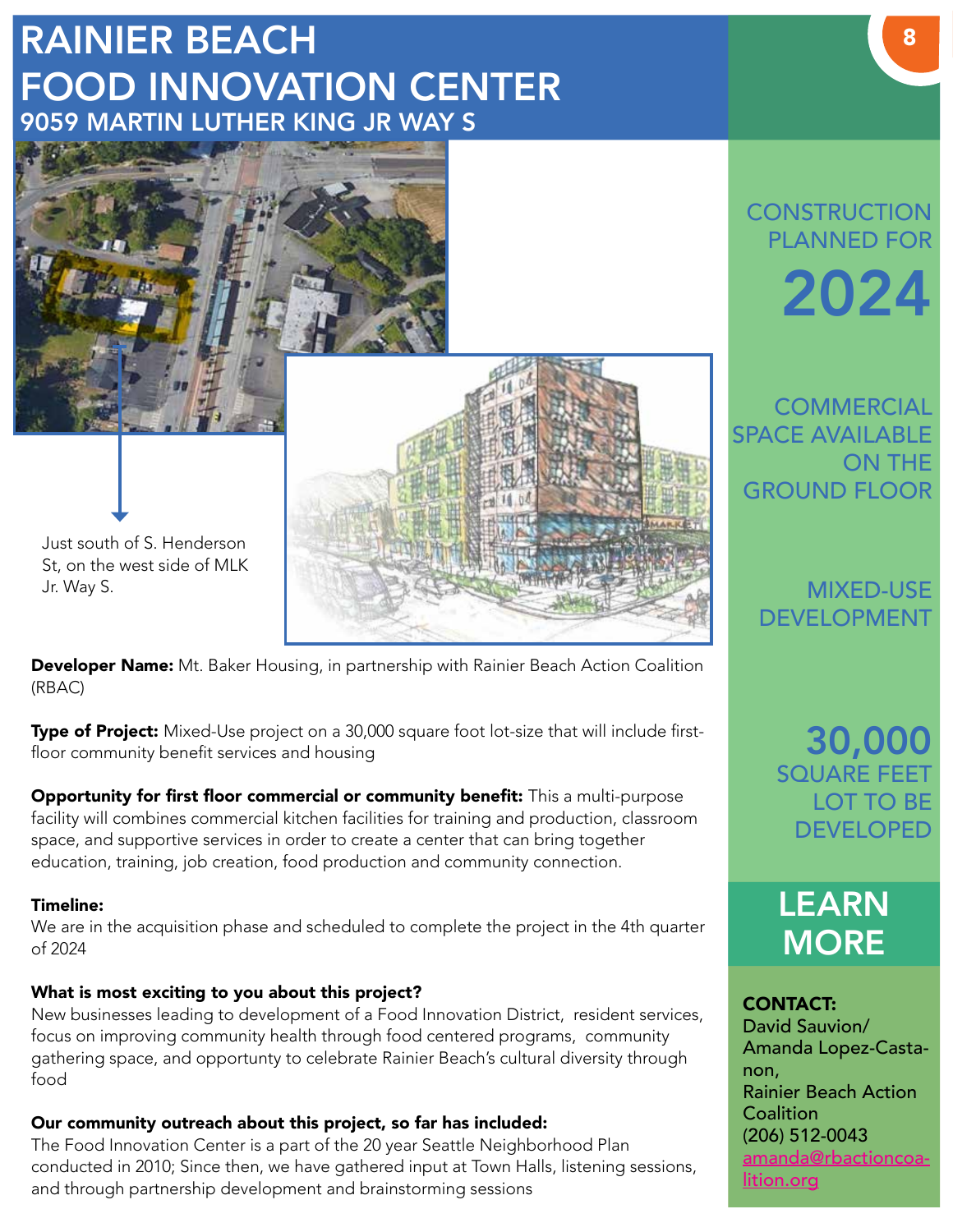# RAINIER BEACH HIGH SCHOOL 8815 SEWARD PARK AVE S

 $\mathsf{a}$ ce  $u$ are

he ion:

for ce e.

# **BEX V: Rainier Beach High School Replacement Project Timeline**

|                          | FY2020                                                                                                       |                | FY2021                                                                         | FY2022--2025                                   | FY2025                                                      |          |
|--------------------------|--------------------------------------------------------------------------------------------------------------|----------------|--------------------------------------------------------------------------------|------------------------------------------------|-------------------------------------------------------------|----------|
| 2019                     |                                                                                                              | 020<br>ส       | 2021                                                                           | 2022---2025                                    | 2025                                                        |          |
| JFMAMJJASOND             | JFMAM                                                                                                        | <b>UNOSVII</b> | JFMAMJJASOND                                                                   | JFMAMJJASOND                                   | JFMAMJJASOND                                                |          |
|                          |                                                                                                              |                |                                                                                |                                                |                                                             |          |
|                          |                                                                                                              |                |                                                                                |                                                |                                                             | Closeout |
| of I very voter Approval | TAT Consultant Cantacter Registered<br>The Concultant Calcion Procession<br>CIM Consultant Selection Process |                | Design Development Submittal Review<br>SDAT: Schematic Design Submittal Review | Bid/Award Phase<br>Construction Document Phase | Substantial Completion<br>General Construction, Phases Lttl |          |
|                          |                                                                                                              |                |                                                                                |                                                |                                                             |          |
|                          |                                                                                                              |                |                                                                                |                                                |                                                             |          |
|                          |                                                                                                              |                | A TE Consultant contract weepstations site imaging tons                        |                                                |                                                             |          |

**CONSTRUCTION** PLANNED FOR 2022

2025 **CONSTRUCTION COMPLETE** 

> LEARN **MORE**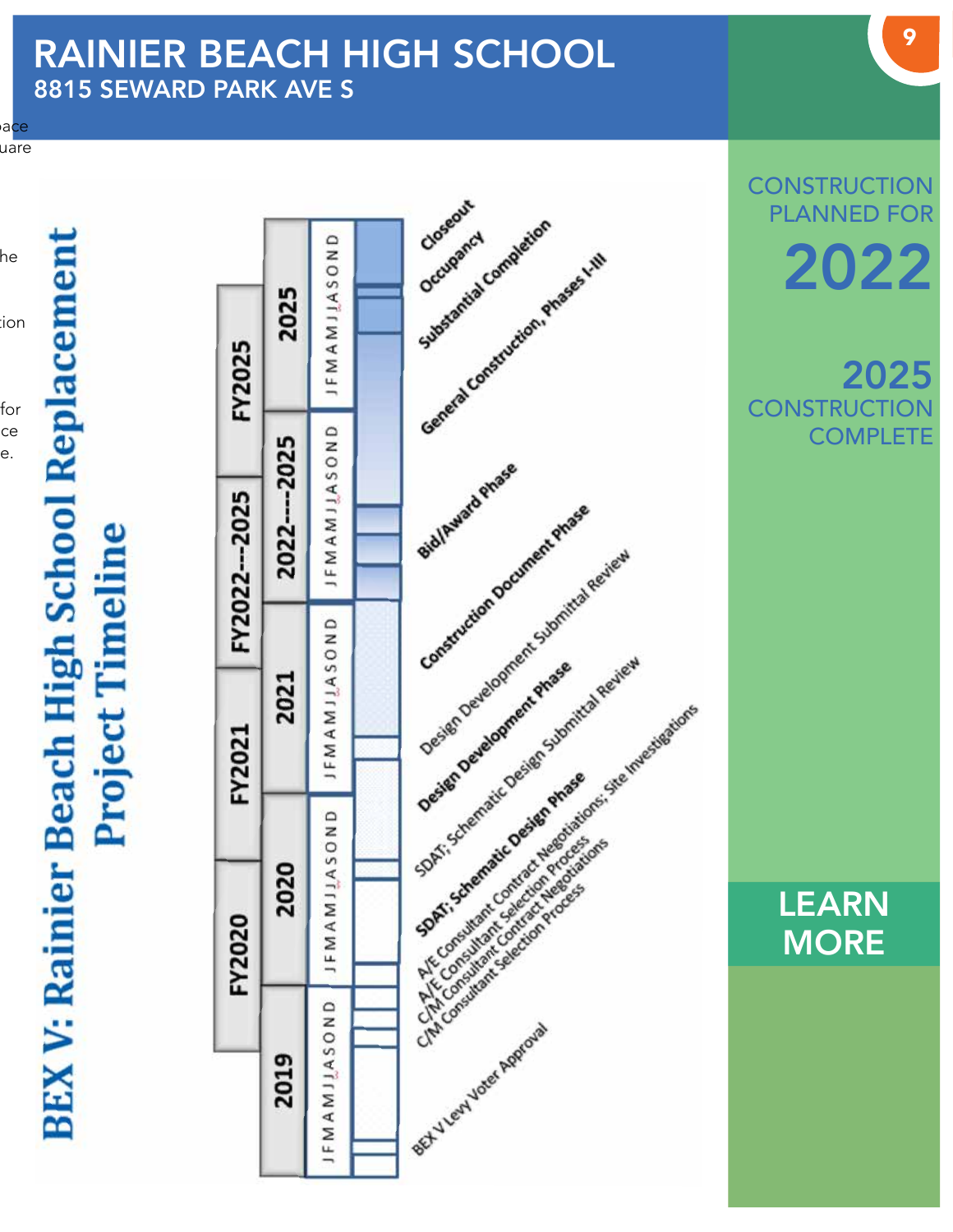# ROSE STREET PHASE II 7930 RAINIER AVE S



Located just north of the Rose Street Apartments, on the east side of Rainier Ave S, just south of Rose St.



#### **Developer Name: Bellwether Housing**

Type of Project: Mixed-use affordable housing project. 195,205 Total Gross Square Footage. We are planning office space on the first floor for a local nonprofit, as well as a childcare space with outdoor play area.

**Timeline:** If funding is secured, we anticipate a construction start date of September 2020. We are currently in the Design & Financing Phase. We just submitted funding applications to Seattle's Office of Housing and King County for capital funding.

#### What is most exciting to you about this project?

The opportunity to provide much needed family-sized units to an area that is seriously lacking that type of housing stock.

In addition to providing an increased number of affordable housing units, this project will provide office space for a local nonprofit organization to better serve their clients, and with its current design, the project will create pre-school and childcare space that will be affordable to families in the surrounding neighborhood.

#### Our community outreach about this project, so far has included:

Engaging with several local organizations, including Urban Impact, Tiny Tots Development Center, Rainier Beach Action Coalition, Ethiopian Community Center, Muslims Housing Services, Hillman City Collaboratory, and several others, regarding Rose Street II. Last August, we hosted an open house at Emerald City Bible Fellowship for neighbors to inform them about the project, and to gain feedback and input on design. Earlier this summer, we put on a community gathering for residents at Bellwether's Rose Street Apartments to gain their feedback on current design elements for the project. Over the last two years, we have hosted a table at Rainier Beach's Back 2 School Bash, to provide information about the project, upcoming meetings, and resources to access housing within our portfolio.

**CONSTRUCTION** PLANNED FOR 2020 *IF FUNDING SECURED*

**COMMERCIAL** SPACE AVAILABLE ON THE GROUND FLOOR

186 AFFORDABLE **WORKFORCE** HOUSING UNITS (50 - 60% AMI)

> 195,205 SQUARE FEET

LEARN **MORE** 

CONTACT: Jacob Gelb Bellwether Housing 206-588-4795 igelb@bellwetherhousing.org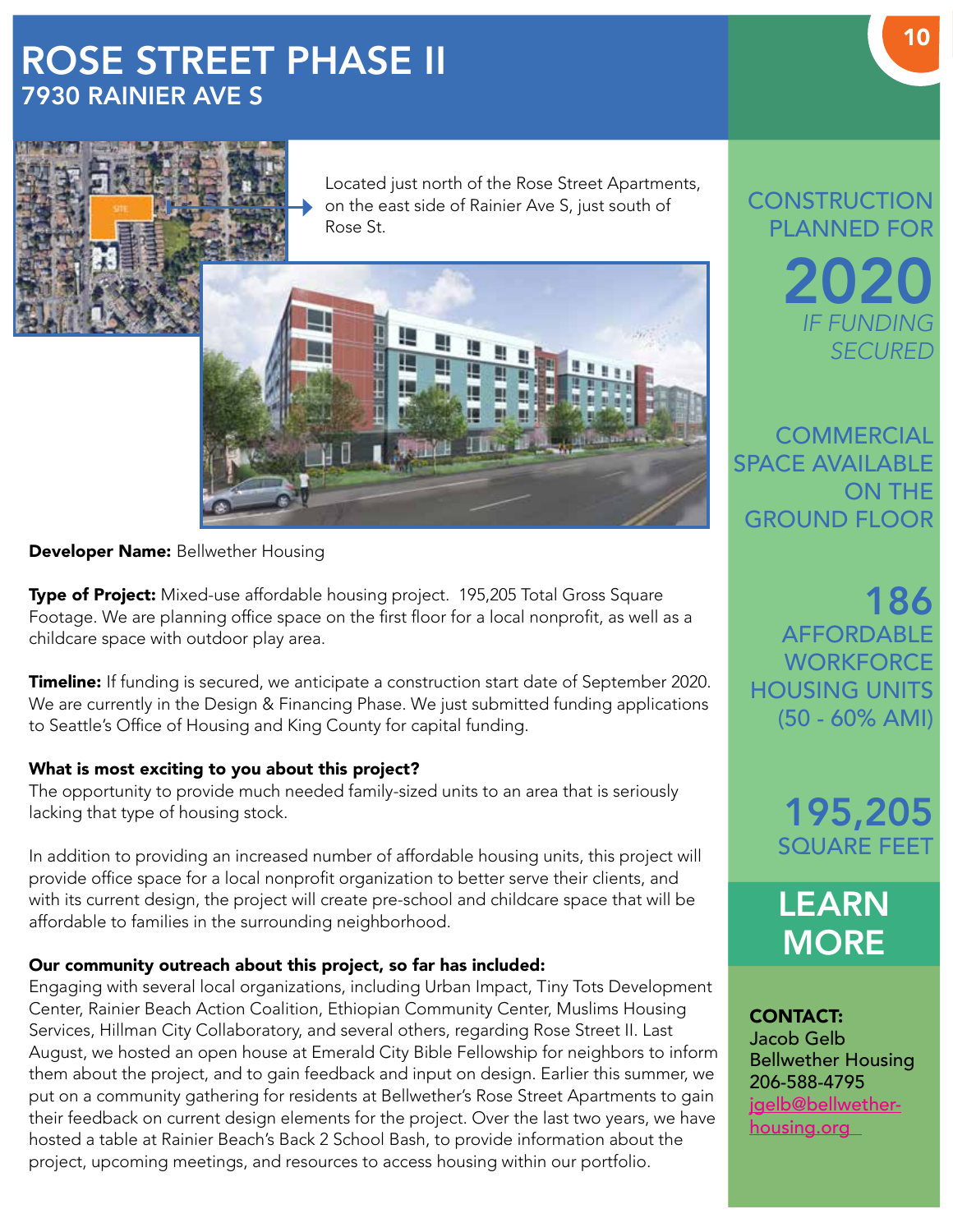# LINK TOWNHOMES 8803 MARTIN LUTHER KING WAY S





Project is located on the Southwest corner of S. Trenton St and MLK Jr. Way S.

Developer Name: Intracorp

Type of Project: 44 Townhomes and 10 live-work units that will be for purchase; the project will be a total of 80,000+/- sq. ft.

Timeline: Construction Start in Spring 2020.

#### What is most exciting to you about this project?

The combination of live-work units and residential townhomes in the same community providing opportunities for small businesses to integrate with residents within the Link Townhomes community as well as the broader neighborhood and users of light rail.

Our community outreach about this project so far has included: The project has been through the City's Design Review process which included engagement with RBAC on design. Opportunities for additional engagement with the community will occur as the project advances to marketing and sale of the homes and the live-work units, including the sale of affordable units. Sales will commence In 2021.

# **CONSTRUCTION** PLANNED FOR SPRING 2020

44 TOWN HOMES FOR PURCHASE

10 LIVE/WORK UNITS AVAILABLE

> 80,000+ SQUARE FEET

LEARN **MORE** 

CONTACT: Dan Swallow, Intracorp dswallow@Intracorphomes.com

About Project: www. intracorphomes.com/ communities/link/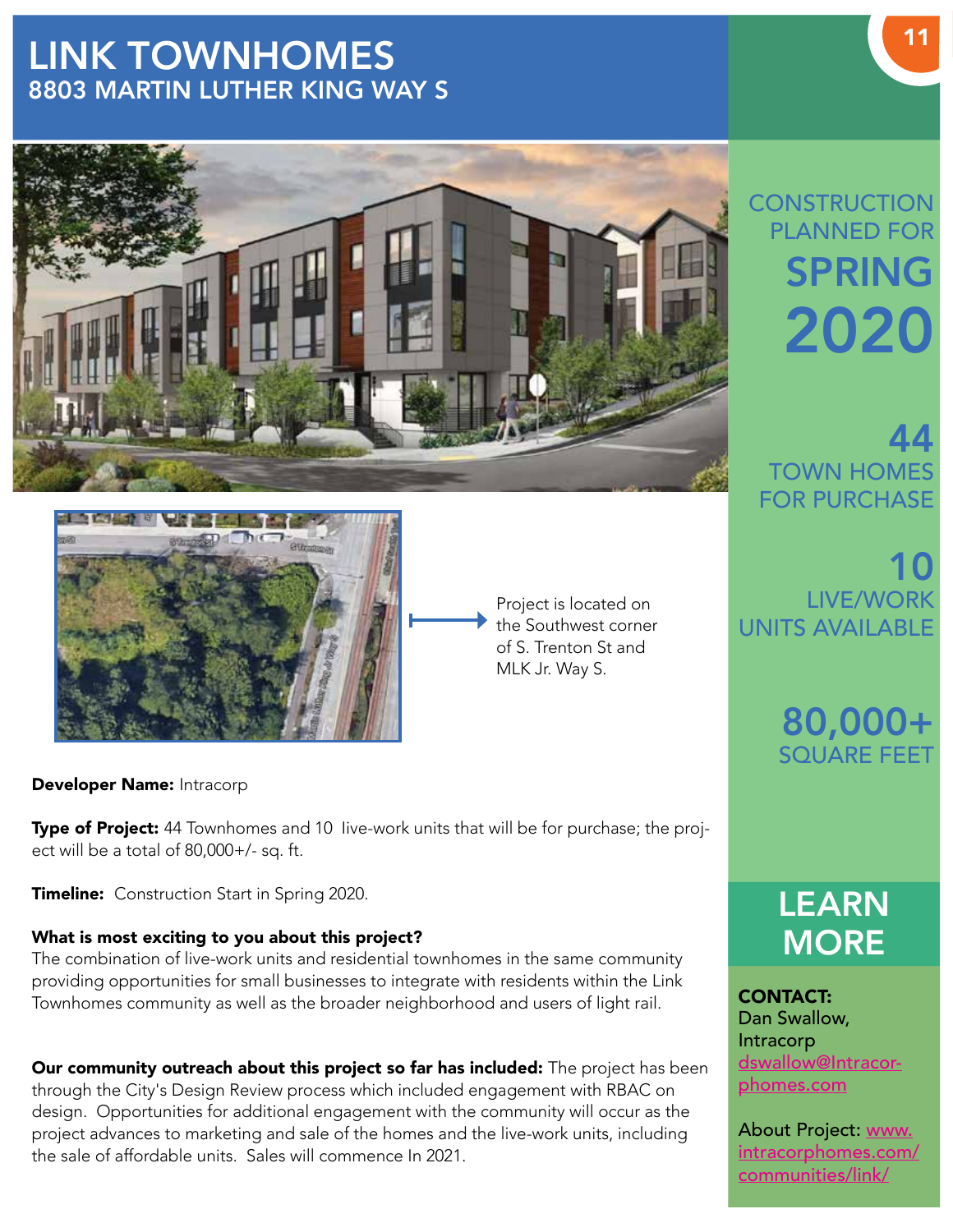**CONSTRUCTION** PLANNED FOR 2022

2025 **CONSTRUCTION COMPLETE** 

> LEARN **MORE**